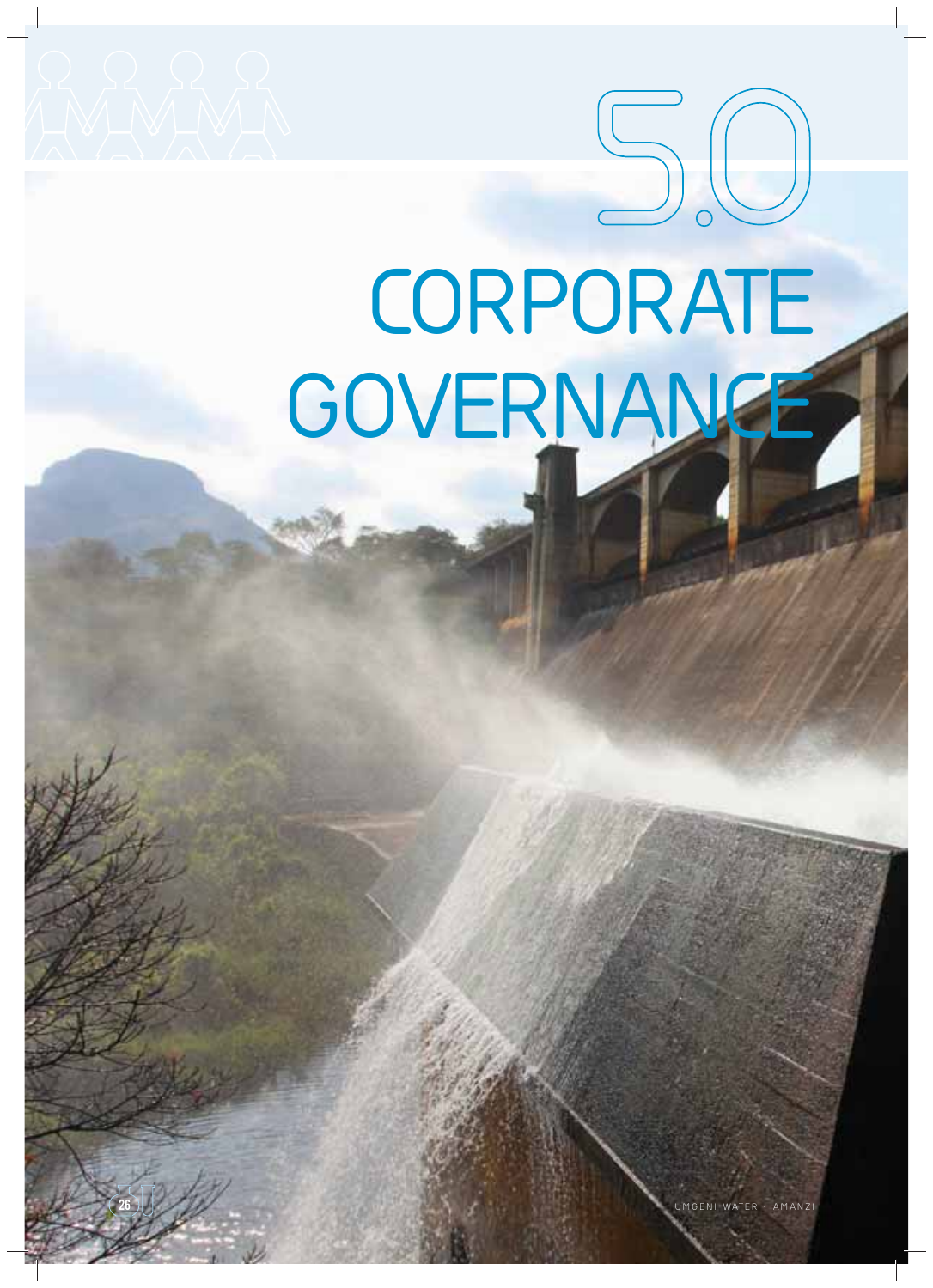### **5.1 COMPOSITION AND FUNCTIONING OF THE BOARD**

#### **BOARD**

Umgeni Water has a unitary Board comprised of thirteen (13) non-executive Board members and one (1) Executive Board member, the Chief Executive. The roles of the Chairman and that of the Chief Executive are separate as recommended in the King III Report on Corporate Governance (hereinafter referred to as "King III") to ensure the independence of the two positions and the clear definition of roles and responsibilities. The Chairperson of the Board and all other Board members (with the exclusion of the Chief Executive and one non-executive director), are independent non-executive directors in the manner described in King III. All Board members execute their legal duties in a professional manner, with integrity and enterprise. In terms of the Water Services Act (No. 108 of 1997), Board members (save for the Chief Executive who is appointed by the Board) are appointed by the Minister of Water and Environmental Affairs. The list of Board members is shown in **Table 5.1.**

The Board is accountable for the leadership and control of Umgeni Water. Its responsibilities include the development, review and monitoring of strategic objectives, the approval of major capital expenditure, risk management and monitoring of operational and financial performance.

The government of the Republic of South Africa, represented by the Minister of Water and Environmental Affairs, and the Department of Water Affairs, is the sole shareholder of Umgeni Water.

The Board concluded a shareholder compact with the Executive Authority, the Minister of Water and Environmental Affairs for the 2013/2014 financial year and will continue to actively engage with the shareholder through various forums during 2013/2014.

A Board Charter (reviewed in 2012) provides a framework for fiduciary duties, responsibilities and overall functioning of the Board. The Board Charter, is read in conjunction with the Public Finance Management Act (No. 1 of 1999), as amended together with Treasury Regulations (GG 27338) and as amended from time to time, the Water Services Act (No. 108 of 1997), as amended, and King III.

Non-executive directors receive no significant benefits other than a cell phone allowance and directors' fees. Directors' fees are determined by the Minister of Water and Environmental Affairs on an annual basis and therefore no Board member is involved in determining their own remuneration. Directors' remuneration is fully disclosed in this annual report on page 123.

The Board has established three committees to assist it in discharging its responsibilities, namely:

- Audit Committee,
- Capital Projects, Fixed Assets and Procurement Committee, and
- Human Resources and Remuneration Committee.



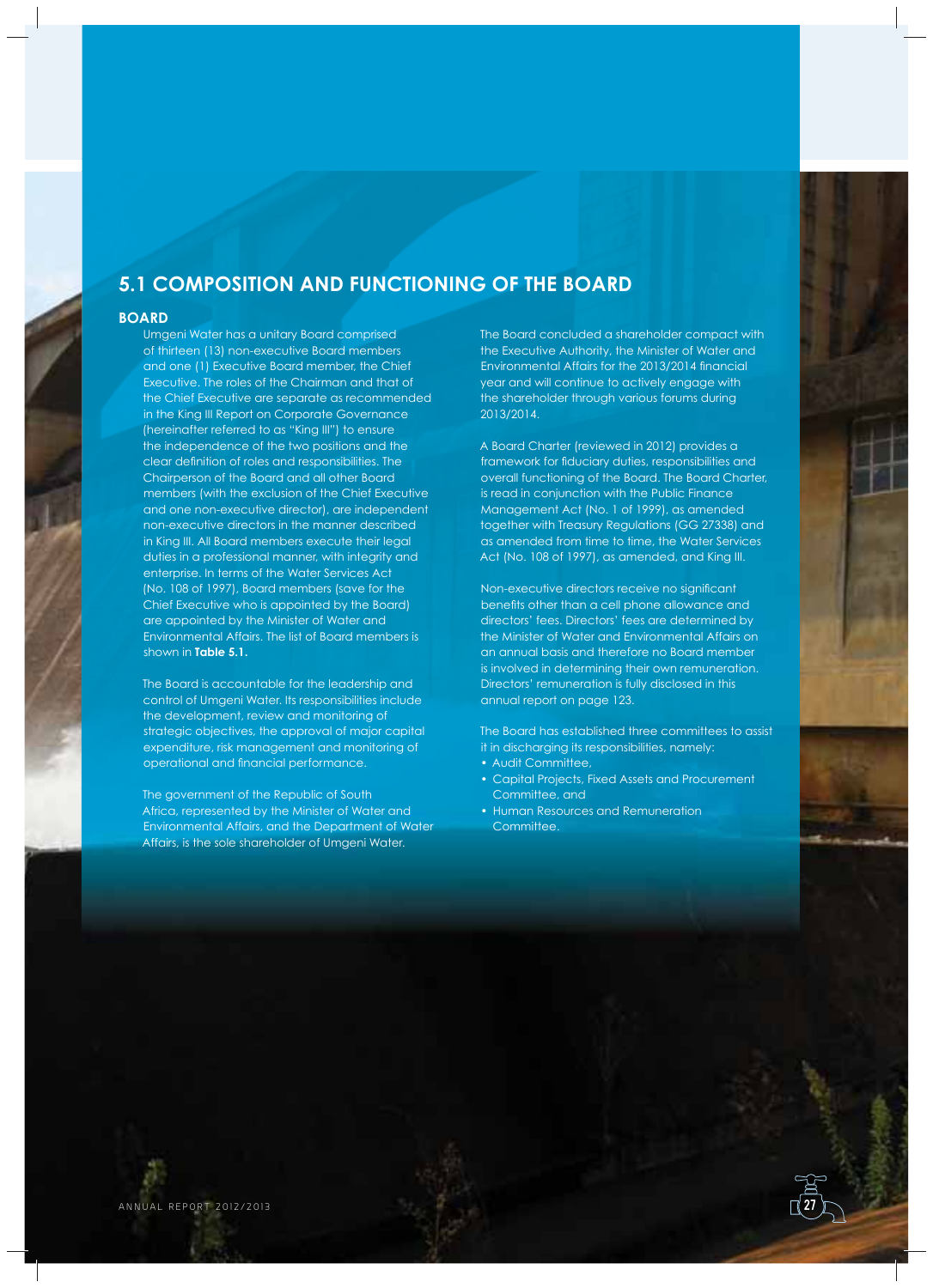**Table 5.1:** Current Board and Committee Memberships

|                  | <b>Board Member</b>          | Gender | Audit        | <b>REMCO</b> | Capex        |
|------------------|------------------------------|--------|--------------|--------------|--------------|
| 1.               | Mr A Mahlalutye <sup>1</sup> | M      |              |              |              |
| 2.               | Prof I Vally <sup>2</sup>    | M      | $\checkmark$ |              |              |
| 3.               | Mr V Gounden                 | M      |              | $\checkmark$ |              |
| $\overline{4}$ . | Ms T Shezi                   | F      |              | $\checkmark$ |              |
| 5.               | Ms N Afolayan <sup>3</sup>   | F      | $\checkmark$ |              |              |
| 6.               | Ms Z Mathenjwa               | F      | $\checkmark$ | $\checkmark$ |              |
| 7.               | Dr T Dube                    | F      | $\checkmark$ |              | $\checkmark$ |
| 8.               | Ms N Chamane <sup>4</sup>    | F      |              | $\checkmark$ |              |
| 9.               | Mr V Reddy                   | M      |              | $\checkmark$ | $\checkmark$ |
| 10.              | Mr G Atkinson                | M      |              | $\checkmark$ | $\checkmark$ |
| 11.              | Mr T Nkhahle                 | M      | $\checkmark$ |              | $\checkmark$ |
| 12.              | Mr I Nxedlana                | M      | $\checkmark$ |              | $\checkmark$ |
| 13.              | Mr Thabani Zulu              | M      | $\checkmark$ |              | $\checkmark$ |
| 14.              | Mr C Gamede <sup>5</sup>     | M      |              | $\checkmark$ | $\checkmark$ |

- 
- $2$  Audit Committee Chairman
- <sup>1</sup> Chairman  $1 4$  Human Resources and Remuneration Committee Chairman  $2 4$  Audit Committee Chairman  $1 5$  Chief Executive
	-
- <sup>3</sup> Capex, Fixed Assets and Procurement Committee Chairman
- $\smile$  Member

(a) Board Member Age Profile **and Accelerate and Accelerate Contact Contact Contact Contact Contact Contact Contact Contact Contact Contact Contact Contact Contact Contact Contact Contact Contact Contact Contact Contact Co** 

Figure 5.1: Board Member (a) Age, (b) Race and (c) Gender Profiles



#### **(c) Board Member Gender Profi le**



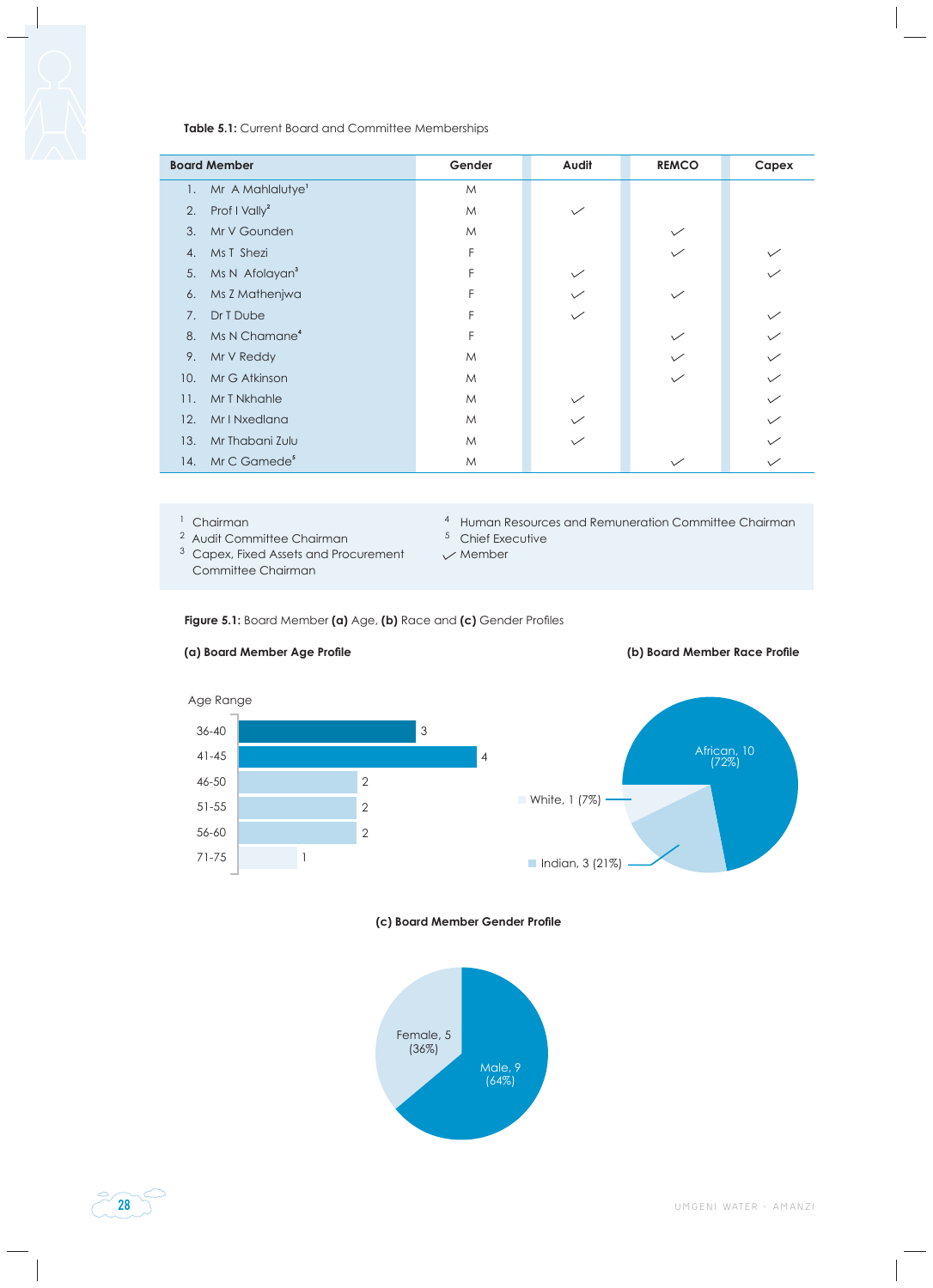#### **SUMMARY OF BOARD AND COMMITTEE MEETINGS AND ATTENDANCE IN 2012/2013**

Board and Board Committee meetings were held according to the organisational Business Cycle and were well attended. The average per cent attendance for 2012/2013 was 87%, comprising:

- 86% for Board: Five (5)normal meetings, two (2) special meetings, one (1) strategy session and two (2) site visits,
- 74% for Audit Committee: Six (6) normal meetings,
- 93% for HR and Remuneration Committee: Five (5) normal meetings, one (1) special meeting,
- 88% for Capital Projects, Fixed Assets and Procurement Committee: Six (6) normal meetings, and
- 100% for Governance Committee. Two (2) normal meetings.

| <b>Table 5.2:</b> Board Meeting Attendance in 2012/2013 |
|---------------------------------------------------------|
|---------------------------------------------------------|

#### **PERFORMANCE MANAGEMENT**

The critical issues that were dealt with were the formulation of organisational strategy, oversight of organisational performance and the expectations of the Executive Authority, among others. As recomended by King III the Board evaluates the performance of all divisions including the finance division. This was done twice in the reporting year. The Members of the Board have skills that were put to good use in providing leadership, guidance and directing strategy during the period. Overall the Board functioned at a strategic level and delivered outputs in line with its mandate.

| <b>Board</b><br><b>Meeting Attendance</b>                                                                                                                                                                                                                                                                                                                                                                                 |                              |        |                          | <b>Board</b><br><b>Strategy</b> | <b>Special Board</b><br>Meeting |              | <b>Site Visits</b>       |                          |                |                          |                          |              |
|---------------------------------------------------------------------------------------------------------------------------------------------------------------------------------------------------------------------------------------------------------------------------------------------------------------------------------------------------------------------------------------------------------------------------|------------------------------|--------|--------------------------|---------------------------------|---------------------------------|--------------|--------------------------|--------------------------|----------------|--------------------------|--------------------------|--------------|
| <b>Board Member</b>                                                                                                                                                                                                                                                                                                                                                                                                       |                              | Gender | $18 - 101 - 12$          | 26-Sep-12                       | 21-Nov-12                       | 13-Mar-13    | $15-May-13$              | 26-Feb-13                | 08-Aug-12      | 14-Aug-12                | $12 - Jul - 12$          | $1 - Dec-12$ |
| 1.                                                                                                                                                                                                                                                                                                                                                                                                                        | Mr A Mahlalutye <sup>1</sup> | M      | $\checkmark$             | $\checkmark$                    | $\checkmark$                    | $\checkmark$ | $\neq$                   | $\neq$                   | $\checkmark$   | $\checkmark$             | $\checkmark$             | $\checkmark$ |
| 2.                                                                                                                                                                                                                                                                                                                                                                                                                        | Prof I Vally <sup>2</sup>    | M      | $\checkmark$             | $\checkmark$                    | $\checkmark$                    | $\checkmark$ | $\checkmark$             | $\checkmark$             | $\checkmark$   | $\neq$                   | $\checkmark$             | $\checkmark$ |
| 3.                                                                                                                                                                                                                                                                                                                                                                                                                        | Mr V Gounden                 | M      | $\checkmark$             | $\checkmark$                    | $\checkmark$                    | $\checkmark$ | $\neq$                   | $\checkmark$             | $\neq$         | $\checkmark$             | $\neq$                   | $\neq$       |
| 4.                                                                                                                                                                                                                                                                                                                                                                                                                        | Ms T Shezi                   | F      | $\checkmark$             | $\checkmark$                    | $\checkmark$                    | $\checkmark$ | $\checkmark$             | $\checkmark$             | $\checkmark$   | $\checkmark$             | $\neq$                   | $\checkmark$ |
| 5.                                                                                                                                                                                                                                                                                                                                                                                                                        | Ms N Afolayan <sup>3</sup>   | F      | $\checkmark$             | $\neq$                          | $\checkmark$                    | $\checkmark$ | $\checkmark$             | $\neq$                   | $\checkmark$   | $\checkmark$             | $\checkmark$             | $\neq$       |
| 6.                                                                                                                                                                                                                                                                                                                                                                                                                        | Ms Z Mathenjwa               | F      | $\neq$                   | $\checkmark$                    | $\checkmark$                    | $\checkmark$ | $\checkmark$             | $\checkmark$             | $\checkmark$   | $\checkmark$             | $\neq$                   | $\neq$       |
| 7.                                                                                                                                                                                                                                                                                                                                                                                                                        | Dr T Dube                    | F      | $\checkmark$             | $\checkmark$                    | $\checkmark$                    | $\checkmark$ | $\checkmark$             | $\checkmark$             | $\checkmark$   | $\checkmark$             | $\checkmark$             | $\checkmark$ |
| 8.                                                                                                                                                                                                                                                                                                                                                                                                                        | Ms N Chamane <sup>4</sup>    | F      | $\checkmark$             | $\neq$                          | $\checkmark$                    | $\checkmark$ | $\checkmark$             | $\checkmark$             | $\checkmark$   | $\checkmark$             | $\checkmark$             | $\checkmark$ |
| 9.                                                                                                                                                                                                                                                                                                                                                                                                                        | Mr V Reddy                   | M      | $\checkmark$             | $\checkmark$                    | $\checkmark$                    | $\checkmark$ | $\checkmark$             | $\checkmark$             | $\checkmark$   | $\checkmark$             | $\checkmark$             | $\checkmark$ |
| 10.                                                                                                                                                                                                                                                                                                                                                                                                                       | Mr G Atkinson                | M      | $\checkmark$             | $\checkmark$                    | $\checkmark$                    | $\checkmark$ | $\checkmark$             | $\checkmark$             | $\checkmark$   | $\checkmark$             | $\checkmark$             | $\checkmark$ |
| 11.                                                                                                                                                                                                                                                                                                                                                                                                                       | Mr T Nkhahle                 | M      | $\checkmark$             | $\checkmark$                    | $\checkmark$                    | $\checkmark$ | $\checkmark$             | $\checkmark$             | $\checkmark$   | $\neq$                   | $\checkmark$             | $\checkmark$ |
| 12.                                                                                                                                                                                                                                                                                                                                                                                                                       | Mr I Nxedlana                | M      | $\checkmark$             | $\checkmark$                    | $\checkmark$                    | $\checkmark$ | $\checkmark$             | $\neq$                   | $\neq$         | $\checkmark$             | $\neq$                   | $\neq$       |
| 13.                                                                                                                                                                                                                                                                                                                                                                                                                       | Mr T Zulu                    | M      | $\checkmark$             | $\checkmark$                    | $\checkmark$                    | $\checkmark$ | $\checkmark$             | $\neq$                   | $\checkmark$   | $\neq$                   | $\checkmark$             | $\checkmark$ |
| 14.                                                                                                                                                                                                                                                                                                                                                                                                                       | Ms N Gevers <sup>5</sup>     | F      | $\checkmark$             | $\overline{\phantom{a}}$        | $\overline{\phantom{a}}$        |              | $\overline{\phantom{a}}$ | $\overline{\phantom{a}}$ | $\checkmark$   | $\neq$                   | $\checkmark$             |              |
| 15.                                                                                                                                                                                                                                                                                                                                                                                                                       | Mr C Gamede <sup>6</sup>     | M      | $\overline{\phantom{a}}$ | $\checkmark$                    | $\checkmark$                    | $\checkmark$ | $\checkmark$             | $\checkmark$             | $\overline{a}$ | $\overline{\phantom{a}}$ | $\overline{\phantom{a}}$ | $\checkmark$ |
|                                                                                                                                                                                                                                                                                                                                                                                                                           |                              |        |                          |                                 |                                 |              |                          |                          |                |                          |                          |              |
| 1<br>Chairman<br>Not a member<br>$\overline{\phantom{a}}$<br><sup>2</sup> Audit Committee Chairman<br>Attendance<br>$\checkmark$<br>3<br>Capex, Fixed Assets and Procurement Committee Chairman<br>Absence with apology<br>$\neq$<br>$\overline{4}$<br>Human Resources and Remuneration Committee Chairman<br>5<br>Acting Chief Executive from 01-Jul-2012 to 19-Aug-2012<br>6<br>Chief Executive - Appointed 20-Aug-2012 |                              |        |                          |                                 |                                 |              |                          |                          |                |                          |                          |              |

- $2$  Audit Committee Chairman  $\sqrt{2}$  Attendance
- 3 Capex, Fixed Assets and Procurement Committee Chairman  $\neq$  Absence with apology
- <sup>4</sup> Human Resources and Remuneration Committee Chairman
- <sup>5</sup> Acting Chief Executive from 01-Jul-2012 to 19-Aug-2012
- 
- <sup>1</sup> Chairman Not a member
	-
	-

#### **BOARD COMMITTEES**

The Board Committees are formally constituted and are chaired by non-executive Board members. The Board Committees assist the Board in the performance of duties and enables effective decision-making through providing more detailed attention to matters within the terms of reference.

The committees report to the Board on activities at every meeting. In terms of the Water Services Act, the Board is authorised to delegate powers to the Committees established by the Board. The functions and powers delegated to Committees are set out in the written Terms of Reference which are formally approved by the Board.

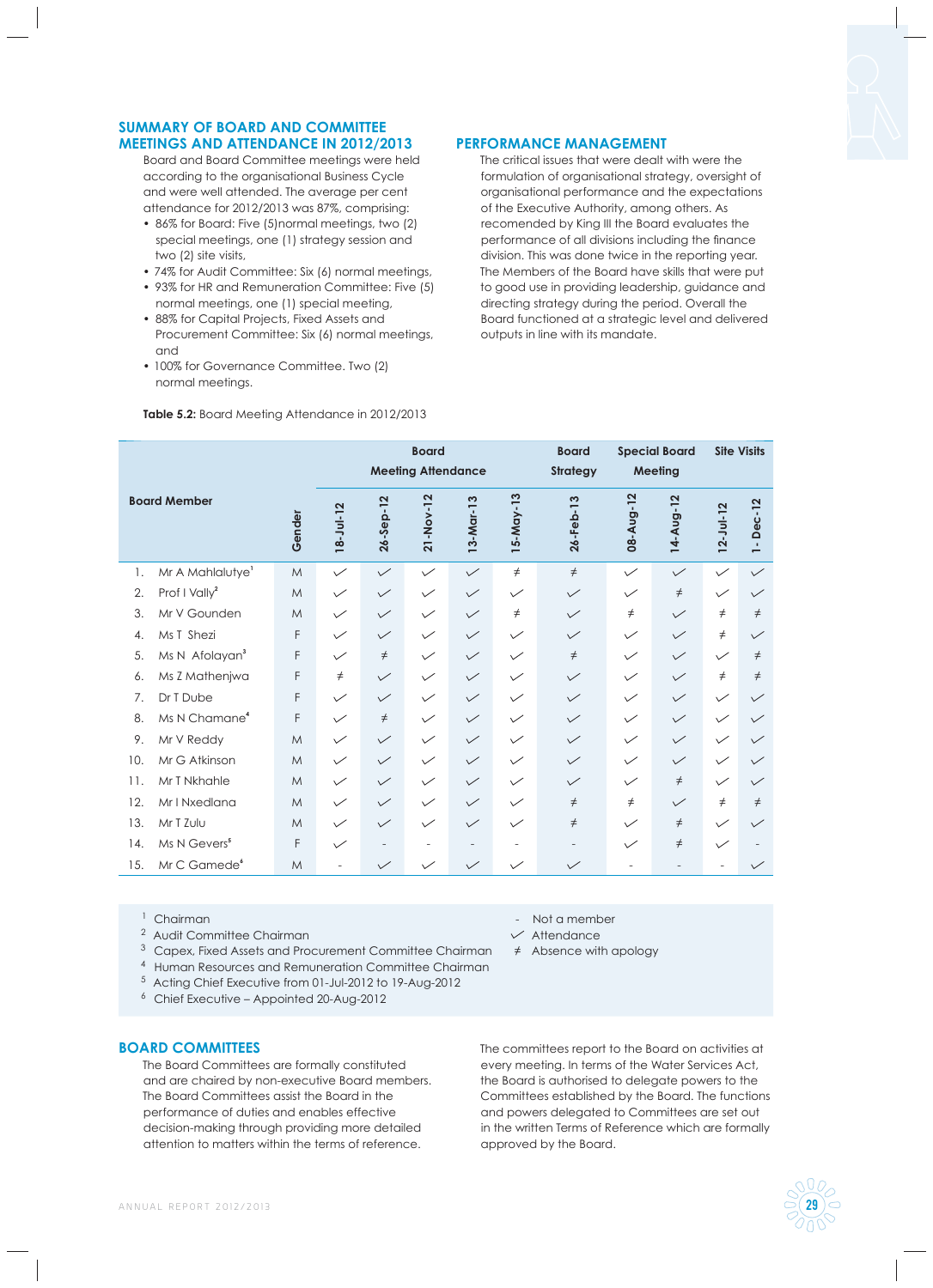#### **AUDIT COMMITTEE**

The Committee consists of seven (7) non-executive Board members and its chairman is Professor Imtiaz Vally.

The Committee is mandated to achieve the highest level of financial management, accounting and reporting to the shareholder and to meet the requirements prescribed in section 51(1)(a)(ii) and 76(4)(d) of the Public Finance Management Act (No. 29 of 1999), as well as Treasury Regulations, 2005 (Chapter 27.1). The Audit Committee further performs a critical function of risk management by ensuring the effectiveness, quality, integrity and reliability of Umgeni Water's risk management processes.

The terms of reference of the Audit Committee takes into account the recommendations in King III, the Companies Act (No. 71 of 2008), the Public Finance Management Act (No. 29 of 1999) as amended and Treasury Regulations, 2005, to ensure alignment to best practice and legislation.

The Ethics Committee and Corporate Risk Committee also report through the Audit Committee.

**Table 5.3:** Audit Committee Meeting Attendance 2012/2013

|                           | <b>Committee Meetings</b>      |                             |                       |                 |              |                 |  |  |  |
|---------------------------|--------------------------------|-----------------------------|-----------------------|-----------------|--------------|-----------------|--|--|--|
| <b>Members</b>            | $\mathbf{\Omega}$<br>$10-$ Sep | $\mathbf{\Omega}$<br>07-Nov | S<br>Feb.<br>$27 - 1$ | S<br>-Mar<br>27 | S<br>29-May  | $26 - Jun - 13$ |  |  |  |
| Prof I Vally <sup>1</sup> | $\checkmark$                   | $\checkmark$                | $\checkmark$          | $\checkmark$    | $\neq$       | $\checkmark$    |  |  |  |
| Ms N Afolayan             | $\checkmark$                   |                             | $\neq$                |                 | $\checkmark$ | $\neq$          |  |  |  |
| Mr I Nxedlana             | $\checkmark$                   | $\checkmark$                | $\neq$                | $\neq$          | $\sqrt{2}$   | $\neq$          |  |  |  |
| Mr T Nkhahle              | $\checkmark$                   | $\neq$                      | $\checkmark$          |                 | $\checkmark$ |                 |  |  |  |
| Ms Z Mathenjwa            | $\checkmark$                   |                             | $\neq$                |                 | $\neq$       |                 |  |  |  |
| Dr T Dube                 | $\checkmark$                   |                             | $\checkmark$          |                 | $\checkmark$ |                 |  |  |  |
| Mr T Zulu                 | $\neq$                         |                             |                       |                 |              | $\neq$          |  |  |  |

<sup>1</sup> Chairman

 $\angle$  Attendance

≠ Absence with apology

#### **ETHICS COMMITTEE**

King III and the Companies Act No. 71 of 2008, read in conjunction with regulation 43 of Companies Regulations, oblige all state-owned enterprises to establish a Social and Ethics Committee. In 2012/2013 Umgeni Water established an Ethics Committee with a mandate to promote ethical behaviour, which includes preventing incidences of fraud, bribery and other corrupt activities and to monitor the organisation's compliance with relevant social, ethical and legal requirements and best practice codes. The establishment of the committee shows a deepened commitment by Umgeni Water as a responsible corporate citizen to all its stakeholders.

The Ethics Committee has an Independent Chairperson - who is neither a member of management nor a member of the Board. The Ethics Committee reports matters within its scope of mandate to the Board through the Audit Committee.

In the 2012/2013 period Umgeni Water developed and communicated a new Code of Ethics which establishes a set of principles to promote and encourage ethical behaviour and decision-making by all employees, board members and stakeholders.

Umgeni Water continues to provide an external whistle-blowing hotline service managed by an external service provider. This facility provides an anonymous and confidential communication channel for all customers and stakeholders to report perceived misconduct or observed unethical conduct. All hotline calls are investigated and appropriately followed through using a fraud assessment protocol developed for this purpose. Information is further used to improve internal controls to ensure fraud is addressed appropriately and timely.

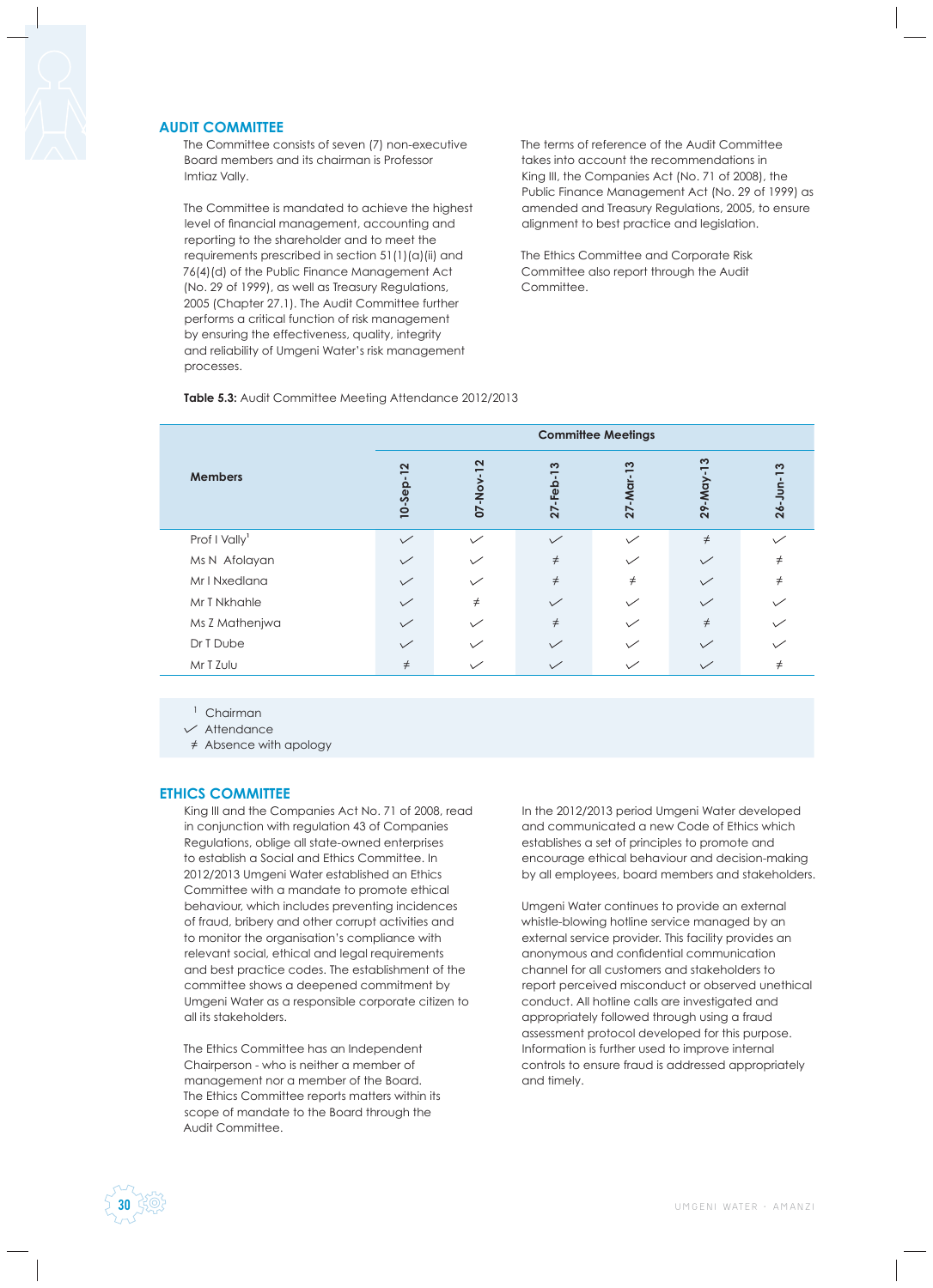#### **CORPORATE RISK COMMITTEE**

The Corporate Risk Committee, which comprises a member of the Audit Committee, the Chief Executive, the Executive Management, the Company Secretary and the Risk Manager, assists the Audit Committee in discharging its duties relating to implementation of the integrated risk management framework.

#### **INTERNAL CONTROL**

The Board is accountable for the system of internal control. Umgeni Water policies, procedures, structures and delegation of authority frameworks clearly define and provide appropriate levels of responsibility.

The internal control systems are designed to provide reasonable assurance that assets are safeguarded and that liabilities and working capital are efficiently managed. Principal features of the organisation's internal finance controls are:

- A system of financial planning, budgeting and reporting which allows continuous monitoring of performance,
- A materiality and significance framework,
- Clearly-defined delegations of authority,
- The establishment of a short, medium and long-term funding strategy,
- The tariff model which determines the financial impact of capital expenditure and the bulk water tariff on Umgeni Water's debt curve, and
- Established policies and procedures.

To assist the Board in the discharge of its responsibilities, Internal Audit undertakes an independent assessment of the internal control systems and business risks and reports to the Board through the Audit Committee. SizweNtsalubaGobodo were the internal auditors for the reporting period and has membership with the Institute of Internal Auditors South Africa (IIA SA). The audit plan covers major financial and commercial risks and responds to any changes emanating from Umgeni Water's integrated risk management process.

#### **INTERNAL AUDIT**

Internal Audit is an independent outsourced assurance function, for which the purpose, authority and responsibility is formally defined in a charter approved by the Board in line with stipulations of the Institute of Internal Auditors. In line with the requirements of the Public Finance Management Act (PFMA) and Good Governance, the internal auditors give the audit committee and management assurance on the appropriateness and effectiveness of internal controls.

The internal auditors report regularly to the Audit Committee and have unrestricted access to the Committee chairman. An internal audit charter has been approved by the Committee.

As at 30 June 2013 there were three (3) unresolved internal audit findings:

- One (1) finding relating to elements of the human resources strategy not being approved,
- One (1) finding relating to environmental compliance system, and
- One (1) finding relating to adequacy of capital expenditure planning inputs for management of operational assets.

Action plans are in place to address all key internal audit issues. The resolution of these will be achieved with implementation of action plans during 2013/2014.

#### **EXTERNAL AUDIT**

The Auditor-General South Africa is the external auditor and is responsible for undertaking procedures to obtain audit evidence about the amounts and disclosures in the consolidated financial statements, the report on predetermined objectives and compliance with laws and regulations applicable to the entity. This is based on, amongst other:

- Assessment of the risks of material misstatement of the consolidated financial statements, the report on predetermined objectives and material non-compliance with laws and regulations,
- Considering internal controls relevant to Umgeni Water's preparation and fair presentation of the financial statements, the report on predetermined objectives and compliance with laws and regulations.
- Evaluating the appropriateness of accounting policies used and the reasonableness of accounting estimates made by Management, and
- Evaluating the appropriateness of systems and processes that ensure the accuracy and completeness of the financial statements, the report on predetermined objectives and compliance with laws and regulations.

The external auditors express an opinion on the consolidated financial statements and report on findings relating to their audit of the report on predetermined objectives and compliance with material matters in laws and regulations applicable to the entity.

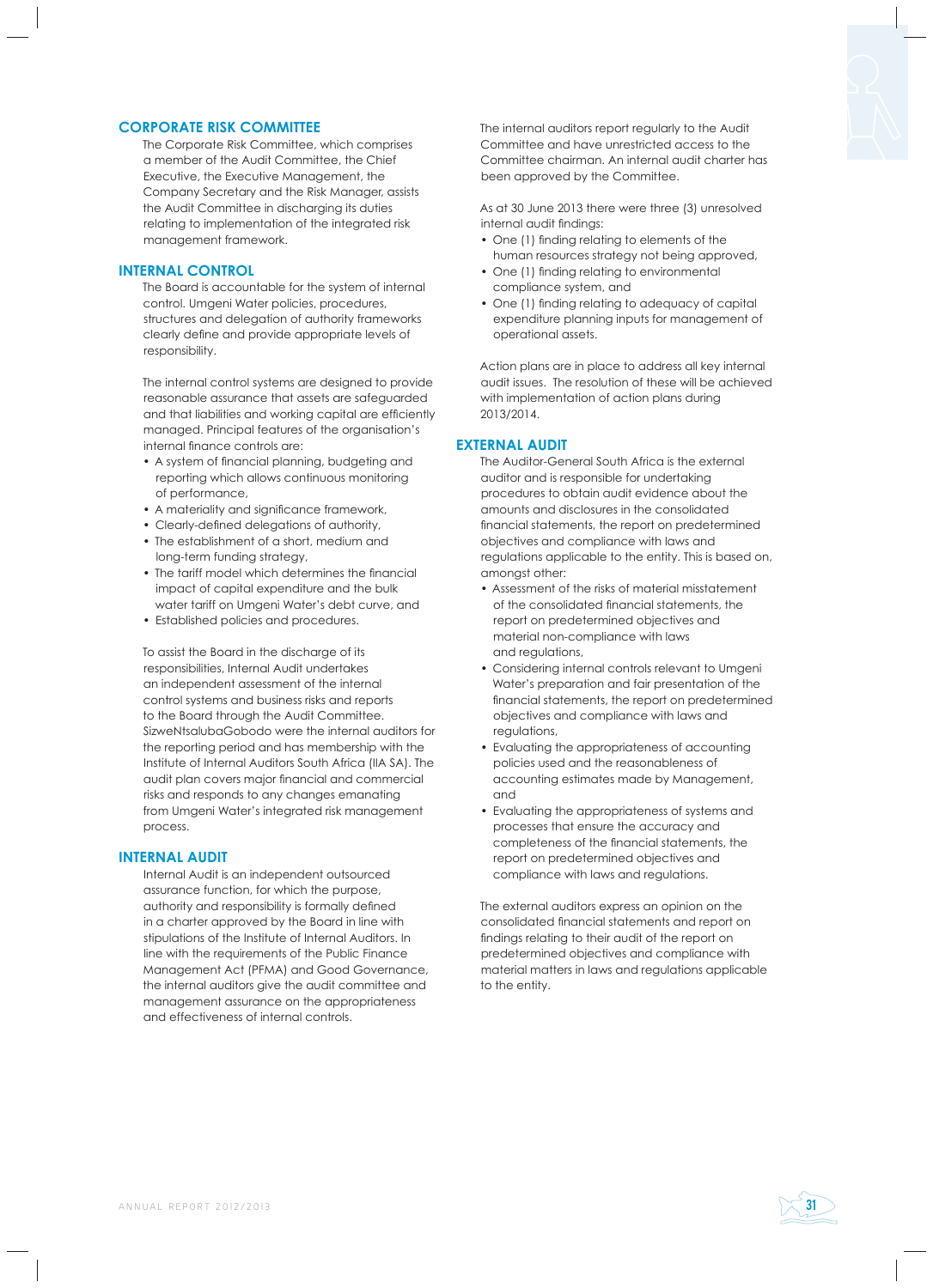#### **REMUNERATION AND HUMAN RESOURCES COMMITTEE**

This Committee comprises of six (6) non-executive directors and the Chief Executive and its chairperson is Ms Nompumelelo Chamane.

The Committee reviews and recommends to the Board all matters relating to:

- Human Resources policies, organisational structure and compliance with the Employment Equity Act, (No. 55 of 1998) and other labour legislation,
- Conditions of employment of executive management,
- Appointment of the Chief Executive and members of executive management,
- Remuneration packages for the Chief Executive, members of executive management and staff,
- Succession planning for executive management, • Policies and practices for Performance
- Management, and • Special rewards recommended by the
- Chief Executive.

**Table 5.4:** Human Resource and Remuneration Committee Meeting attendance 2012/2013

|                           |                                 | <b>Special Meeting</b>          |                 |              |              |                           |
|---------------------------|---------------------------------|---------------------------------|-----------------|--------------|--------------|---------------------------|
| <b>Members</b>            | $\mathbf{\Omega}$<br>-Sel<br>So | $\mathbf{\Omega}$<br>7-Oct<br>÷ | S<br>$20 - Feb$ | ∾<br>4       | 3<br>Ş       | $\overline{12}$<br>13-Dec |
| Ms N Chamane <sup>1</sup> | $\checkmark$                    | $\checkmark$                    | $\checkmark$    | $\checkmark$ | $\checkmark$ | $\checkmark$              |
| Ms T Shezi                | $\checkmark$                    | $\checkmark$                    | $\checkmark$    |              |              | $\sqrt{}$                 |
| Mr V Gounden              | $\checkmark$                    | $\checkmark$                    | $\checkmark$    | $\neq$       |              | $\neq$                    |
| Ms Z Mathenjwa            | $\checkmark$                    | $\sqrt{}$                       | $\checkmark$    |              |              | $\checkmark$              |
| Mr G Atkinson             | $\checkmark$                    | $\checkmark$                    | $\checkmark$    |              |              |                           |
| Mr V Reddy                | $\checkmark$                    | $\checkmark$                    | $\checkmark$    |              |              | $\sqrt{}$                 |
| Mr C Gamede               |                                 |                                 | $\neq$          |              |              |                           |

<sup>1</sup> Chairman

 $\times$  Attendance

≠ Absence with apology

#### **CAPITAL PROJECTS, FIXED ASSETS AND PROCUREMENT COMMITTEE**

This Committee comprises nine (9) non-executive Board members and the Chief Executive and its chairperson is Ms Nombuso Afolayan.

The Committee assists the Board with capital expenditure programme related decisions, recommends Procurement Policies to the Board for approval and approves the release of capital expenditure above executive management's delegated authority but within the Committee's delegated authority.

It ensures that the organisation's supply chain policy and procedures are equitable, transparent, competitive and cost effective. Contracts which exceed the Committee's Delegation of Authority are referred to the Board for approval. The Committee reviews and recommends amendments to the limits in the delegation of authority, relating to budget approvals for capital projects and procurement, to enable management to expedite the implementation of projects.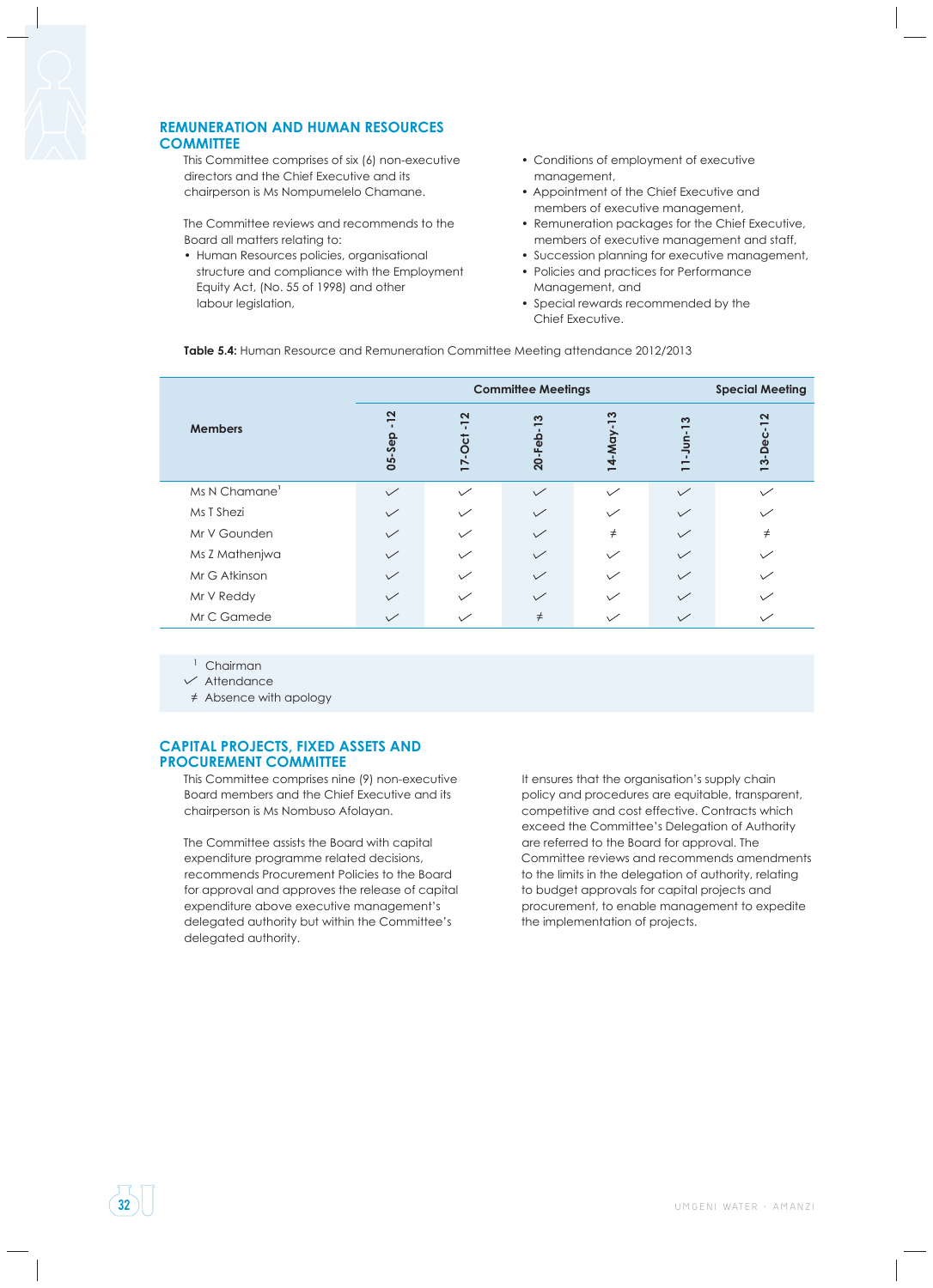**Table 5.5:** Capital Projects, Fixed Assets and Procurement Committee Meeting Attendance 2012/2013

|                            | <b>Committee Meetings</b>                 |              |                           |               |              |                   |  |  |  |
|----------------------------|-------------------------------------------|--------------|---------------------------|---------------|--------------|-------------------|--|--|--|
| <b>Members</b>             | $\overline{\mathbf{z}}$<br>$03 - Jul - ?$ | 22-Aug-12    | $\overline{2}$<br>24-Oct- | 13<br>13-Feb- | S<br>20-Mar  | S<br>$25 - Jun -$ |  |  |  |
| Ms N Afolayan <sup>1</sup> | $\neq$                                    | $\checkmark$ | $\checkmark$              | $\checkmark$  | $\checkmark$ | $\neq$            |  |  |  |
| Ms T Shezi                 | $\checkmark$                              | $\checkmark$ | $\checkmark$              | $\checkmark$  | $\checkmark$ | $\checkmark$      |  |  |  |
| Mr G Atkinson              | $\checkmark$                              | $\checkmark$ | $\checkmark$              | $\checkmark$  | $\checkmark$ |                   |  |  |  |
| Mr T Nkhahle               | $\checkmark$                              | $\checkmark$ | $\neq$                    | $\checkmark$  | $\checkmark$ |                   |  |  |  |
| Ms N Chamane               | $\checkmark$                              | $\checkmark$ | $\checkmark$              | $\checkmark$  | $\checkmark$ |                   |  |  |  |
| Dr T Dube                  | $\neq$                                    | $\checkmark$ | $\checkmark$              | $\checkmark$  | $\checkmark$ | $\neq$            |  |  |  |
| Mr I Nxedlana              | $\checkmark$                              | $\checkmark$ | $\neq$                    | $\checkmark$  | $\checkmark$ | $\neq$            |  |  |  |
| Mr V Reddy                 | $\checkmark$                              | $\checkmark$ | $\checkmark$              | $\checkmark$  | $\checkmark$ | $\checkmark$      |  |  |  |
| Mr T Zulu                  | $\neq$                                    | $\checkmark$ | $\checkmark$              | $\checkmark$  | $\neq$       |                   |  |  |  |
| Ms N Gevers <sup>2</sup>   | $\checkmark$                              |              |                           |               |              |                   |  |  |  |
| Mr C Gamede <sup>3</sup>   |                                           | $\checkmark$ |                           |               | $\checkmark$ |                   |  |  |  |

#### <sup>1</sup> Chairperson

- <sup>2</sup> Acting Chief Executive 01-Jul-2012 to 19-Aug-2012
- <sup>3</sup> Chief Executive from 20-Aug-2012
- $\sqrt{}$  Attendance
- ≠ Absence with apology

#### **GOVERNANCE COMMITTEE**

The Governance Committee comprises four (4) non-executive Committee Chairs and its chairperson is Mr Andile Mahlalutye.

The Committee meets on an ad-hoc basis and assists the Board in monitoring and assessing the performance of executive management to ensure

that performance objectives and targets are met. Performance results are considered by the Human Resources and Remuneration Committee in determining the remuneration of the Chief Executive and other executives to be recommended to the Board for approval.

**Table 5.6:** Governance Committee Meeting Attendance 2012/2013

|                                             | <b>Committee Meetings</b> |                           |  |  |  |
|---------------------------------------------|---------------------------|---------------------------|--|--|--|
| <b>Members</b>                              | $\sim$<br>Φ<br>25         | ∾<br>0<br>$\overline{13}$ |  |  |  |
| Mr A Mahlalutye (Chairman of the Board)     |                           |                           |  |  |  |
| Ms N Chamane (REMCO Chairperson)            |                           |                           |  |  |  |
| Ms N Afolayan (Capex Committee Chairperson) |                           |                           |  |  |  |
| Prof I Vally (Audit Committee Chairperson)  |                           |                           |  |  |  |
|                                             |                           |                           |  |  |  |

 $\sqrt{}$  Attendance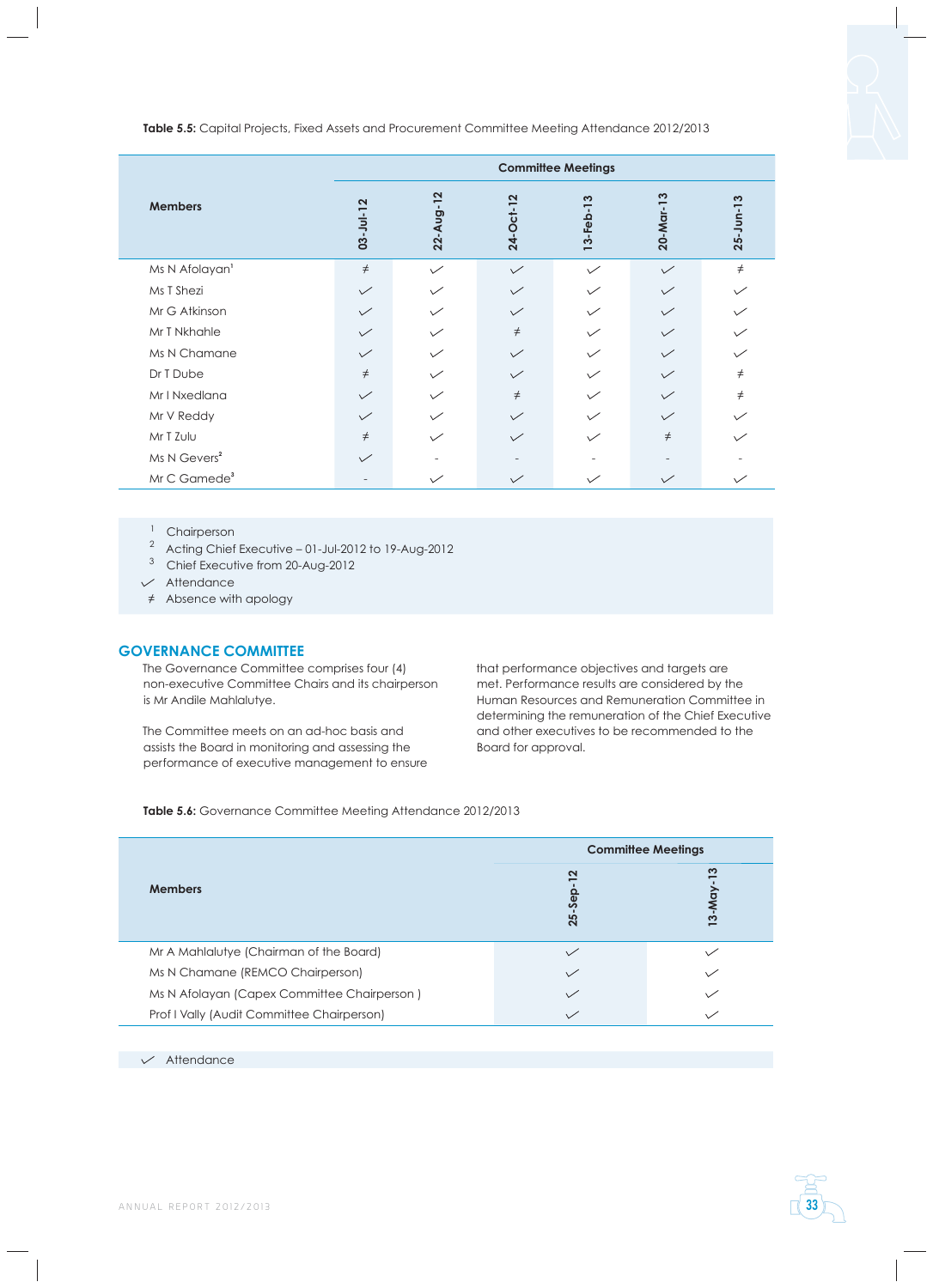## BOARD MEMBERS



#### **DELEGATION OF AUTHORITY**

A comprehensive delegation of authority framework governs the authority levels for the Board and management. These are exercised through various board and management committees. The Board reviews the framework regularly.

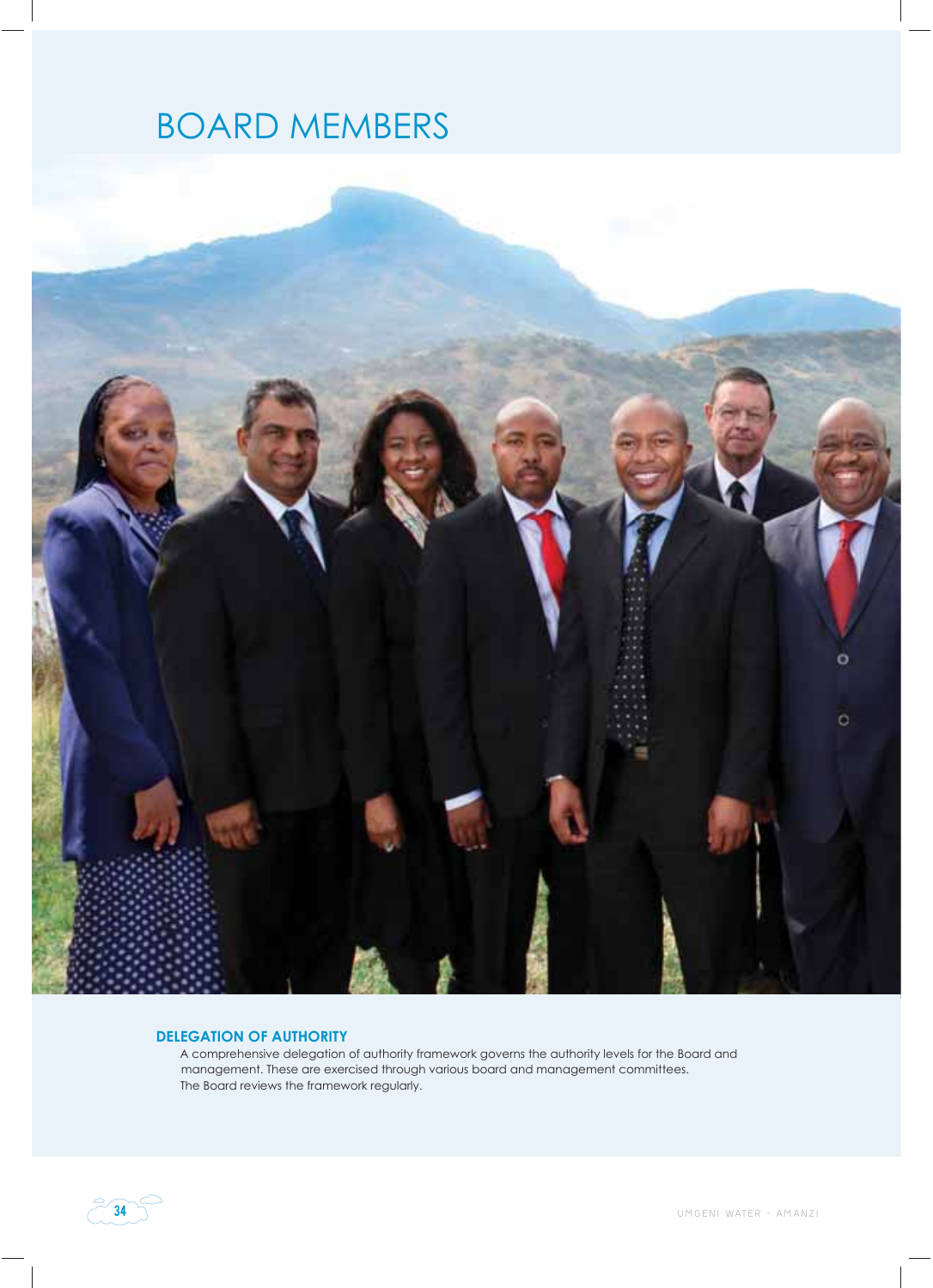

**Back Row (from left to right):** Mr Graham Atkinson, Mr Thabani Zulu, Prof Imtiaz Vally, Ms Nompumelelo Chamane, Ms Nombuso Afolayan **Front Row (from left to right):** Ms Thokozile Shezi, Mr Vasu Gounden, Dr Takalani Dube, Mr Mulalo Razwinani (Company Secretary), Mr Andile Mahlalutye, Mr Cyril Gamede, Ms Ziphozethu (Gabsie) Mathenjwa, Mr Teboho Nkhahle, Mr Ike Nxedlana, Mr Visvin Reddy

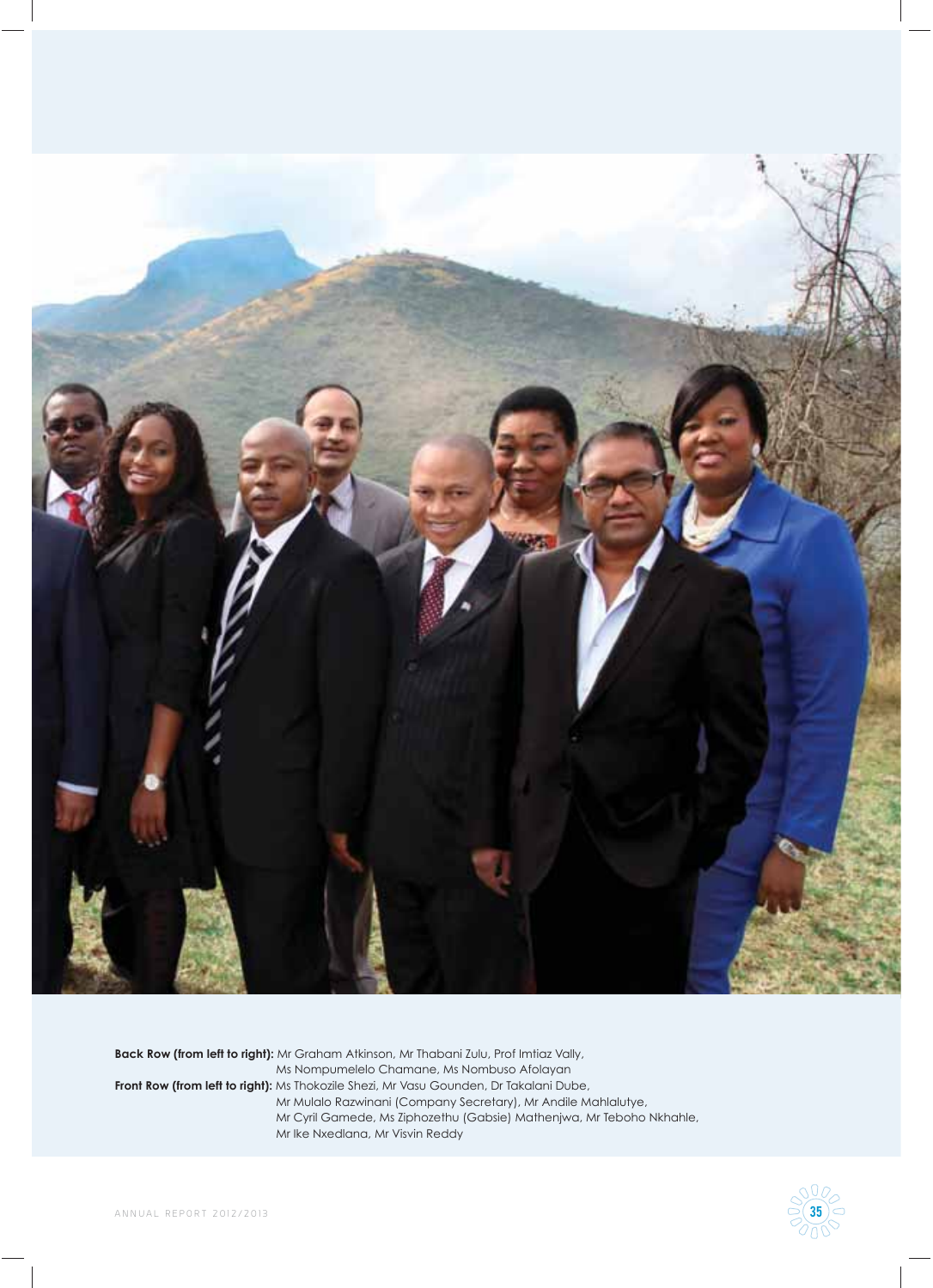#### **MR ANDILE MAHLALUTYE**

MA Financial Management (London); MBL (UNISA); Graduate Diploma in Company Direction (GIMT); BSc Quantity Surveying (UCT); Certificate in NGO Development and Management (Israel); A Project Management Professional (PMP) & Professional Quantity Surveyor (PrQS) ; Programme Certificate on Economic Regulation from the London School of Economics and Political Science.

#### *Appointed for 1st Board term in June 2009.*

Non-executive Chairman of Umgeni Water Board since 2009; MD Ubudlelwane Capital Investments since 2010; Mvula Trust CEO from 2007 to 2010; Coega Development Corporation Executive from 2003 to 2007; General Manager/Project Leader with Blue IQ from 2000 to 2003; A member of the Gauteng Gambling Board since 2011; A member of North West Provincial Audit Committee since 2009.

#### **PROF IMTIAZ VALLY**

Master of Accountancy; Chartered Accountant (SA); Chartered Management Accountant (ACMA).

#### *Appointed for 1st Board term in June 2009.*

Chairman of Umgeni Water Board Audit Committee since 2009; Professor of Management Accounting and Finance at UKZN. Member of Board of Trustees of UKZN Retirement Fund.

#### **MS THOKOZILE SHEZI**

BSc Social Psychology and Education; MA in Measurement and Evaluation; Management Development Diploma (Wits); Project Management Certificate (University of Pretoria).

#### *Appointed for 2nd Board term in June 2009.*

Senior Manager KZN Department of Agriculture, Environment and Rural Development; Non-Executive Director KZN Playhouse Company.

#### **MS NOMBUSO AFOLAYAN**

MBA (Finance) Luton University; Executive Leadership Development (UCT); Organisational Development Practitioner.

#### *Appointed for 2nd Board term in June 2009.*

Chairperson of Umgeni Water CAPEX Committee since 2009. Founder and Executive Chairperson of FS Capital Investments; Chairperson of KwaZulu-Natal Sharks Board; Non-Executive Director at Ithala Development Finance Corporation; Executive at multinational shipping, maritime and petroleum companies in African markets.

#### **DR TAKALANI DUBE**

MBChB, Medical (UKZN); Diploma in Anaesthesia (DASA); Diploma in Health Services Management (UKZN); Certificate in Business Development and Management (eThekwini Business Development); Postgraduate Diploma in HIV Management in the Workplace (Stellenbosch University).

#### Appointed for 1<sup>st</sup> Board term in June 2009.

Director of eThekwini Community Church since 2005; Founder and President of Centre of HOPE (HIV and Community Development Organisation) since 2000; President of Women of Virtue (Women Empowerment and Investment Organisation) since 2002.

#### **MR GRAHAM ATKINSON**

BSc Civil Engineering (UKZN); Post-Graduate Diploma in Town and Regional Planning (UKZN).

#### *Appointed for 1st Board term in June 2009.*

Member of KZN Planning and Development Commission from 1998 to 2004; City Engineer of Pietermaritzburg from 1977 to 1986; Chief Executive of Umgeni Water from 1987 to 1994; Board Member of Umgeni Water from 1978 to 1986; Honorary Member of the Water Institute of Southern Africa (WISA) since 2002; Honorary member of the former Union of African Water Suppliers (UADE).

#### **MS NOMPUMELELO CHAMANE**

*Appointed for 1st Board term in June 2009.*

Chairperson of Umgeni Water Board HR and Remuneration Committee since 2009. Councillor with eThekwini Municipality. Experienced liaison officer with provincial structures of COSATU. Member of Albert Luthuli Hospital Committee. Board member of EU-funded Cato Manor Development Association (CMDA); Chairperson of Finance Committee of St Benedict Catholic Church.

#### **MR VISVIN REDDY**

Educator (Mathematics & Computer Science) by profession. Various Diplomas and Certificates in Management and Communications.

#### Appointed for 1<sup>st</sup> Board term in June 2009.

Seventeen years local government experience. Served on the Executive Committee of eThekwini Metropolitan Municipality as well as Chairman of the Infrastructure Committee. A member of various community bodies.

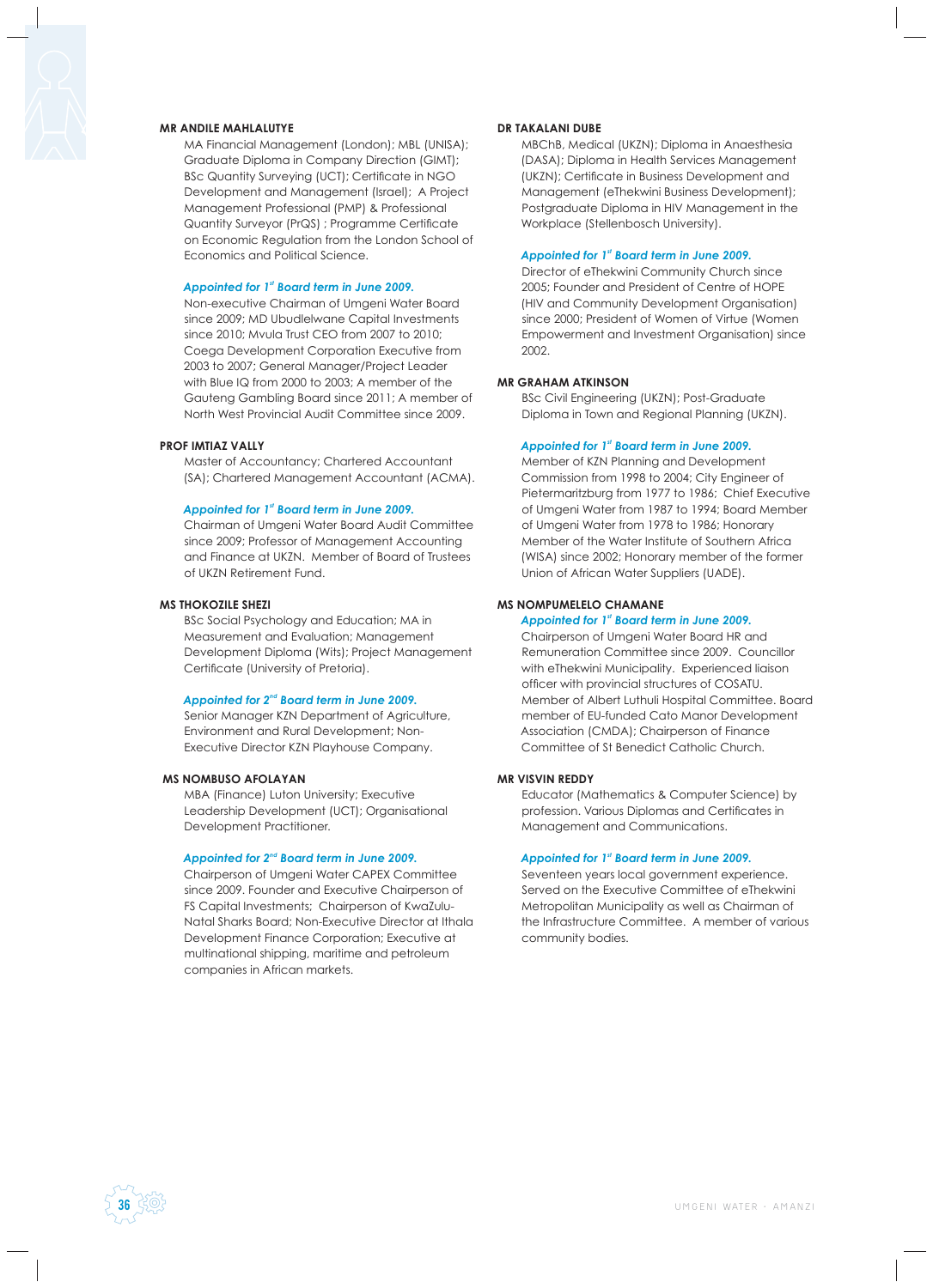#### **MR VASU GOUNDEN**

MA Law (LLM) (Georgetown University); Graduate of Harvard / Wits Business School Senior Executive Programme.

#### *Appointed for 3rd Board term in June 2009.*

Founder and Executive Director of the African Centre for the Constructive Resolution of Disputes (ACCORD) since 1992; Member of the International Advisory Board of the International Negotiation Journal since 1996; Member of the Editorial Board of the Peace and Conflict Studies Journal since 1996; Elected by the World Economic Forum as a Global Leader for Tomorrow (GLT) in 2000. Board Member of the Gandhi Development Trust since 2003; Board member of Finland-based Crisis Management Initiative since 2007; Board member of the Old Mutual Science Education Foundation since 2007 and appointed Chairman of the Board since 2009; Board member of the Dutch based Inter-Church Organisation for Development Cooperation since 2009; Member of the Governing Council of the Hawaii based Centre for Global Non-Killing since 2009; Member of the Advisory Board of the Insight on Africa Journal since 2010.

#### **MR IKE NXEDLANA**

MBA (Business School Netherlands / International Management Centre); Financial Management Practices Certificate (Royal Institute of Public Administration London); Diplomas in Marketing and Sales Leadership Development; Diploma in Business Management; Certificate in Personnel Management; Graduate of the Wits Business School Executive Development Programme.

#### Appointed for 1<sup>st</sup> Board term in June 2009.

CEO of Richards Bay IDZ since 2009; CEO of Ithala Development Finance Corporation from 2008 to 2009; Public Sector Banking Head at Absa Head Office; CFO for Cape Town City; CFO of the Department of Public Enterprises.

#### **MR THABANI ZULU**

Chartered Accountant; B.Comm degree and Post Graduate Diploma in Accounting from UKZN.

#### Appointed for 1st Board term in December 2011.

Director of Ngubane & Company (Auditing firm); General Manager / Head of Internal Audit for Provincial Treasury; Member of SAFCOL Audit Committee; Member of UDW Audit Committee; Member of Ndwedwe Audit Committee; CEO of the KZN Gambling Board. Management Accountant of Unilever SA; Financial Accountant at Mercedes Benz of SA (now Daimler Chrysler SA).

#### **MR TEBOHO NKHAHLE**

Registered Professional Scientist; MPhil Stellenbosch University; Environmental Auditor (IRCA).

#### Appointed for 1<sup>st</sup> Board term in June 2009.

Owner and MD of Environmental Impact Management Services (EIMS); Non-Executive Chairman of Lesotho Highlands Development Authority (LHDA) from 2007 to 2011; Board member of US-based Global Decisions Inc. (Development of global environment, health and safety regulations and standards database) since 2008; Member of Institute of Directors-SA since 2007; Vice Chair IoD Sustainable Development Forum from 2008 to 2009; Environmental Auditor with Eskom from 1998 to 2004.

#### **MS ZIPHOZETHU (GABSIE) MATHENJWA**

MBA (UKZN); MSc in International Business Management (University of London); BSc (UZ); Post-Graduate Diploma in Business Management (UKZN); Post-Graduate Diploma in Strategic Management and Corporate Governance (UNISA/ ICSA) and Certificate in Financial Management and Investment (UNISA).

#### *Appointed for 1st Board term in June 2009.*

Founder and Owner of Gabsie's Business Solutions (GBS) Board Member of Denel SOC ; Chairperson of the Denel owned Pretoria Metal Pressings (PMP); Chairperson of Mpumalanga Provincial Department of Economic Development, Environment and Tourism Audit Committee.

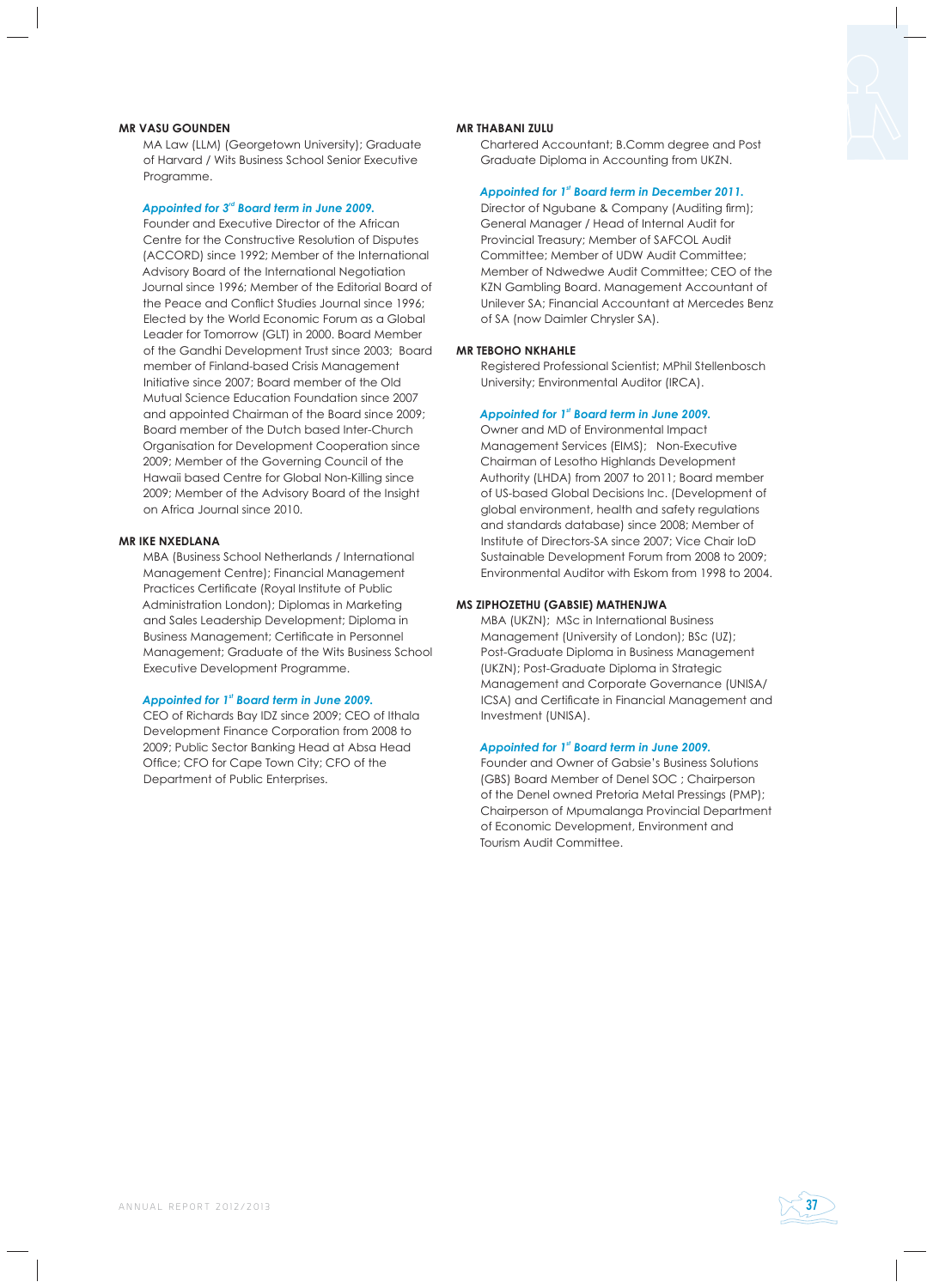## EXCO MEMBERS

**From left to right:** Mr Thamsanqa Hlongwa, Mr Ednick Msweli, Ms Nica Gevers, Mr Cyril Gamede, Ms Prudence Gwala, Mr Steve Gillham